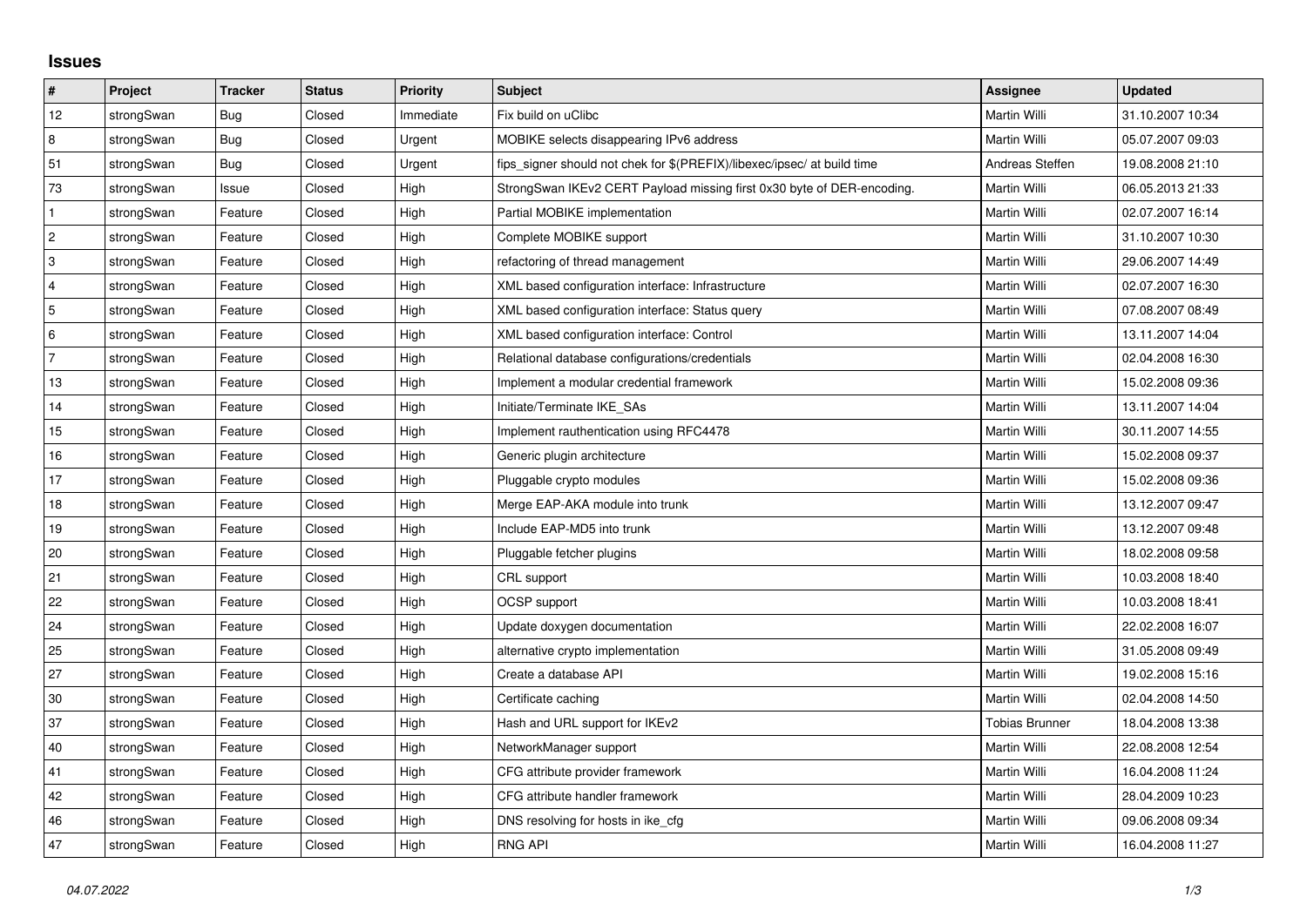| $\vert$ # | Project    | <b>Tracker</b> | <b>Status</b> | <b>Priority</b> | <b>Subject</b>                                                              | Assignee              | <b>Updated</b>   |
|-----------|------------|----------------|---------------|-----------------|-----------------------------------------------------------------------------|-----------------------|------------------|
| 48        | strongSwan | Feature        | Closed        | High            | Parallel trustchain verification                                            | Martin Willi          | 16.04.2008 11:33 |
| 54        | strongSwan | Feature        | Closed        | High            | <b>EAP-Identity Server functionality</b>                                    | <b>Martin Willi</b>   | 22.08.2008 12:55 |
| 59        | strongSwan | Feature        | Closed        | High            | Add additinal signal dependent parameter to bus                             | Martin Willi          | 29.07.2008 11:04 |
| 60        | strongSwan | Feature        | Closed        | High            | Implement draft-sheffer-ikev2-gtc-00 with PAM password verification         | Martin Willi          | 22.08.2008 12:59 |
| 10        | strongSwan | Bug            | Closed        | High            | distribution cannot be built because logout.cs template is missing in trunk | Martin Willi          | 18.09.2007 07:43 |
| 11        | strongSwan | <b>Bug</b>     | Closed        | High            | Show IKE SA status overview                                                 | Martin Willi          | 31.10.2007 10:29 |
| 26        | strongSwan | Bug            | Closed        | High            | Port all tools to new crypto/credential APIs                                | Martin Willi          | 21.03.2008 18:04 |
| 31        | strongSwan | Bug            | Closed        | High            | ikev2/rw-eap-aka-rsa scenario fails                                         | Martin Willi          | 19.03.2008 15:25 |
| 32        | strongSwan | <b>Bug</b>     | Closed        | High            | ikev2/rw-no-idr scenario fails                                              | Martin Willi          | 19.03.2008 11:13 |
| 33        | strongSwan | Bug            | Closed        | High            | ikev2/crl-revoked scenario broken                                           | Martin Willi          | 19.03.2008 19:02 |
| 34        | strongSwan | Bug            | Closed        | High            | ikev2/multi-level-ca-loop segfaults                                         | Martin Willi          | 31.03.2008 09:19 |
| 35        | strongSwan | <b>Bug</b>     | Closed        | High            | ikev2/ocsp-no-signer-cert scenario segfaults                                | Martin Willi          | 02.04.2008 09:45 |
| 36        | strongSwan | Bug            | Closed        | High            | strongswan-4.2.0 does not compile with uclibc                               | <b>Martin Willi</b>   | 04.04.2008 13:51 |
| 43        | strongSwan | <b>Bug</b>     | Closed        | High            | missing certificate_identity in SQL database causes segfault                | Martin Willi          | 07.04.2008 10:08 |
| 45        | strongSwan | Bug            | Closed        | High            | Failure to open SQLite database crashes charon                              | <b>Martin Willi</b>   | 07.04.2008 09:16 |
| 49        | strongSwan | <b>Bug</b>     | Closed        | High            | starter log directly to terminal                                            | Martin Willi          | 30.04.2009 10:18 |
| 50        | strongSwan | <b>Bug</b>     | Closed        | High            | plutostderrlog option missing                                               | <b>Martin Willi</b>   | 11.05.2008 10:10 |
| 52        | strongSwan | Bug            | Closed        | High            | Migrate ESP sequence number in update_sa                                    | Tobias Brunner        | 25.06.2008 08:40 |
| 55        | strongSwan | <b>Bug</b>     | Closed        | High            | Implement SHA512/384/256 HMAC with proper truncation in kernel              | Martin Willi          | 03.12.2009 11:41 |
| 56        | strongSwan | Bug            | Closed        | High            | New interface for EAP-SIM backend                                           | Martin Willi          | 24.10.2008 10:23 |
| 61        | strongSwan | <b>Bug</b>     | Closed        | High            | When recovering from DPD, firewall rules aren't added as necessary          | Andreas Steffen       | 06.05.2013 21:43 |
| 64        | strongSwan | <b>Bug</b>     | Closed        | High            | MOBIKE with changed NAT mappings                                            | Martin Willi          | 08.10.2008 14:21 |
| 65        | strongSwan | Bug            | Closed        | High            | Many UML tests fail                                                         | Andreas Steffen       | 07.10.2008 07:09 |
| 70        | strongSwan | <b>Bug</b>     | Closed        | High            | IP <sub>v6</sub>                                                            | Andreas Steffen       | 21.02.2009 11:09 |
| 71        | strongSwan | <b>Bug</b>     | Closed        | High            | Improved Acquire handling                                                   | Martin Willi          | 20.05.2009 11:54 |
| 79        | strongSwan | <b>Bug</b>     | Closed        | High            | Windows 7 sometimes fails to verify RSA signatures done by gcrypt           | Martin Willi          | 30.06.2009 12:22 |
| 39        | strongSwan | Feature        | Rejected      | High            | Configuration support in Manager                                            | Martin Willi          | 04.07.2014 11:07 |
| 129       | strongSwan | Feature        | Assigned      | Normal          | Relations between ike/child/peer_cfg                                        | Martin Willi          | 06.02.2012 10:50 |
| 68        | strongSwan | Issue          | Closed        | Normal          | ipsec pool - unknown IPSec command                                          | Martin Willi          | 06.05.2013 21:35 |
| 57        | strongSwan | Feature        | Closed        | Normal          | new pluto connection option: verify identifier                              | Andreas Steffen       | 25.07.2013 10:07 |
| 67        | strongSwan | Feature        | Closed        | Normal          | Implement DH groups 22-24                                                   | Martin Willi          | 19.04.2010 14:51 |
| 69        | strongSwan | Feature        | Closed        | Normal          | Improve scheduler performance                                               | <b>Tobias Brunner</b> | 04.12.2008 17:03 |
| 76        | strongSwan | Feature        | Closed        | Normal          | crypto test framework                                                       | Martin Willi          | 12.06.2009 11:31 |